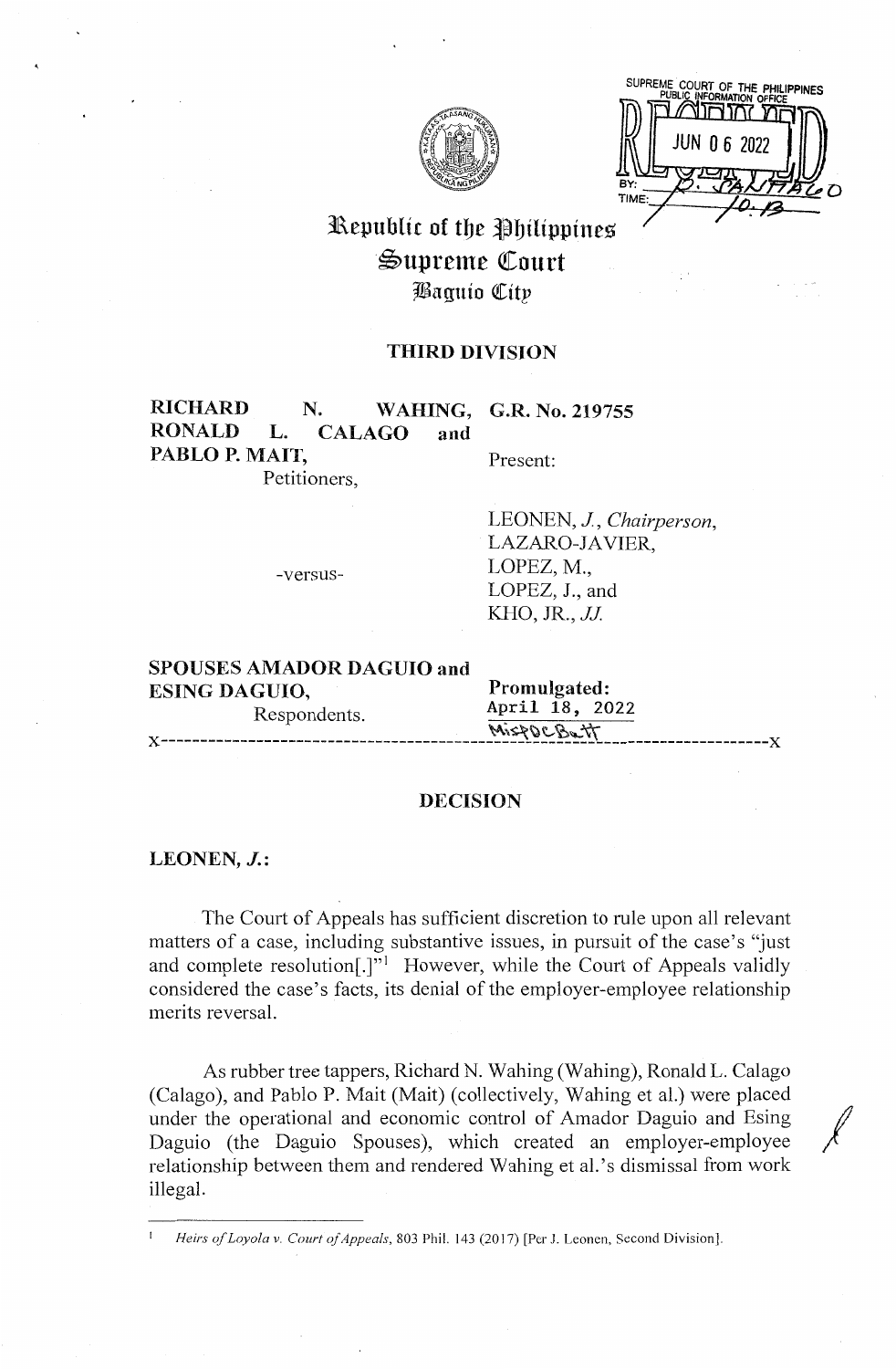This Court resolves a Petition for Review on Certiorari assailing the Court of Appeals Decision<sup>2</sup> and Resolution<sup>3</sup> setting aside the National Labor Relations Commission's Decision to remand an illegal dismissal complaint for further reception of evidence.<sup>4</sup> Instead of ruling on the procedural issues raised before it, the Court of Appeals decided the case on the merits and dismissed the complaint for illegal dismissal upon finding that there was no employer-employee relationship between the parties.<sup>5</sup>

Wahing et al. worked as rubber tree tappers for the Daguio Spouses until Mait was ordered to "stop tapping the rubber tree" on October 15, 2006. On February 6, 2007, Wahing and Calago were similarly ordered to stop working on the Daguio Spouses' trees.<sup>6</sup>

Wahing et al. then filed a complaint for illegal dismissal, reinstatement or separation pay, underpayment of wages, labor standards benefits, damages, and attorney's fees. However, the Labor Arbiter dismissed the complaint "after finding that the relationship between [the parties] was that of a landlord and tenant and not of employer-employee."<sup>7</sup>

Thereafter, Wahing et al. appealed the Labor Arbiter's ruling before the National Labor Relations Commission which then vacated and set aside their complaint's dismissal and ordered the Labor Arbiter to decide the complaint on the merits.<sup>8</sup>

When the Labor Arbiter ordered the parties to submit their respective position papers, only Wahing et al. were able to file theirs, despite the Daguio Spouses being sent several notices to do so. Thus, the Labor Arbiter's September 28, 2010 Decision ruled that Wahing et al. were illegally dismissed from employment. The Labor Arbiter then ordered the Daguio Spouses to pay Wahing et al. a total monetary award of P777,090.52.9

Afterwards, the Daguio Spouses appealed the Labor Arbiter's findings to the National Labor Relations Commission, arguing that they neither received the Labor Arbiter's Orders to submit their position paper nor Wahing

<sup>2</sup>*Rollo,* at 38-45. The January 23, 2015 Decision in CA-G.R. **SP** No. 04746-MIN was penned by Associate Justice Edward B. Contreras and concurred in by Associate Justices Edgardo T. Lloren and Rafael Antonio M. Santos of the Court of Appeals, Twenty-Third Division, Cagayan De Oro City.

 $\mathfrak z$ Id. at 47-48. The July 7, 2015 Resolution in CA-G.R. SP No. 04746 was penned by Associate Justice Edgardo T. Lloren and concurred in by Associate Justices Rafael Antonio M. Santos and Ronaldo B. Martin of the Court of Appeals, Special Former Twenty-Third Division, Cagayan De Oro City.

 $^{4}$  Id. at 48.

*<sup>5</sup>* Id. at 44.

 $\frac{6}{7}$  Id. at 39. Id.

 $\boldsymbol{8}$ Id.

<sup>9</sup> Id. at 39-40.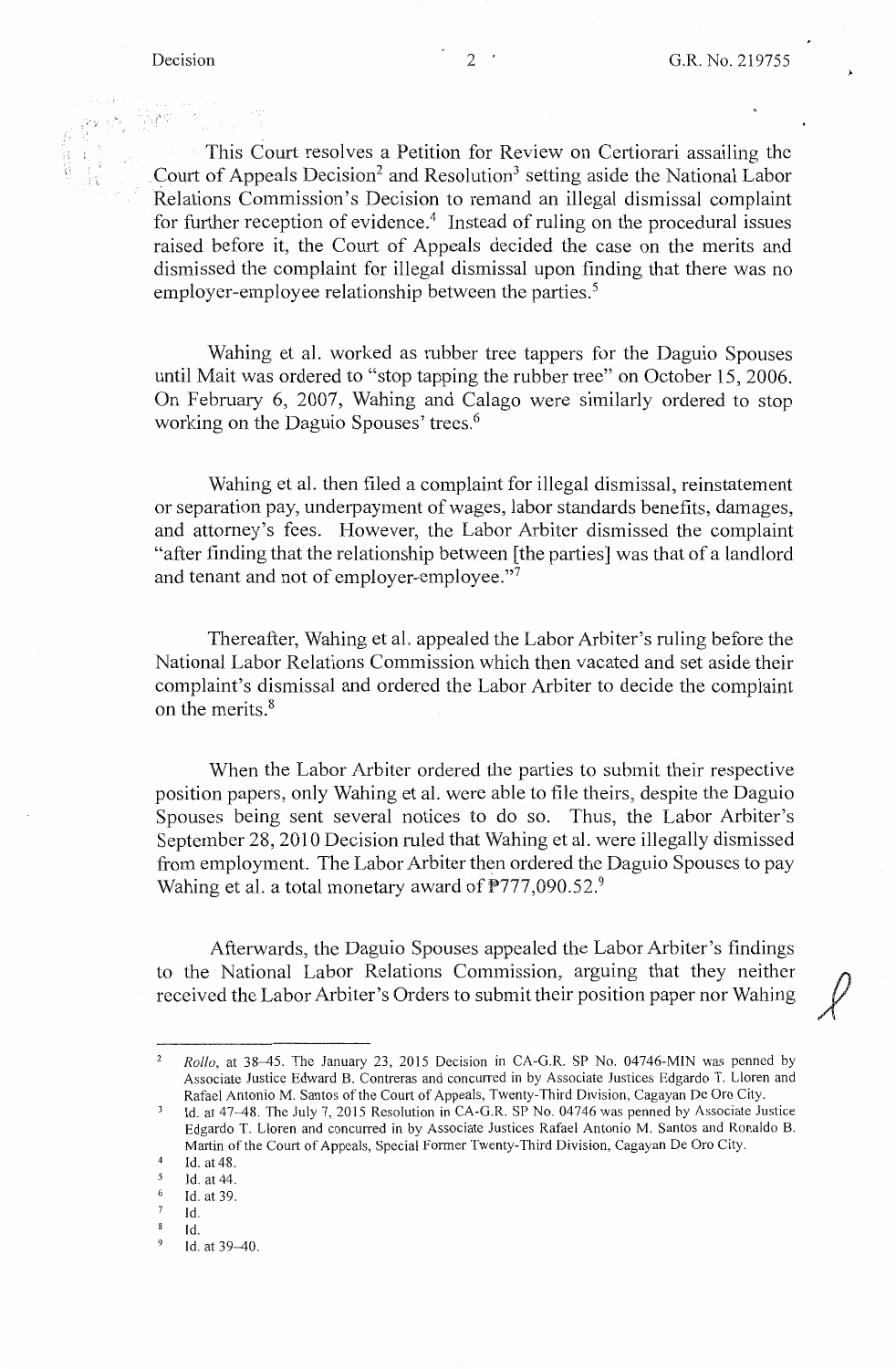et al.'s position paper.<sup>10</sup> The Daguio Spouses also moved to have their appeal bond reduced, which was partially granted, subject to an additional posting of  $P50,000.00$  in cash or surety, as appeal bond.<sup>11</sup> In view of the Daguio Spouses' appeal, the National Labor Relations Commission issued an August 24, 2011 Resolution, ordering the case remanded once more for reception of the Daguio Spouses' evidence. The dispositive portion reads:

WHEREFORE, the Decision dated September 28, 2010 is hereby SET ASIDE. Let the records of the case be REMANDED to the Executive Labor Arbiter a quo for appropriate action and to dispose of the case on the merits.

SO ORDERED. <sup>12</sup>

Wahing et al. then moved for the reconsideration of the August 24, 2011 Resolution, but were denied relief. Thus, they filed a Petition for Certiorari before the Court of Appeals, arguing that: (1) the National Labor Relations Commission had no jurisdiction to render the assailed Resolution because the Daguio Spouses failed to perfect their appeal; and (2) that contrary to the assailed Resolution, the Labor Arbiter respected the Daguio Spouses' right of due process by giving them adequate time and notice to submit their evidence, which they allegedly disregarded.<sup>13</sup>

Instead of ruling on the procedural defects raised in the Petition for Certiorari, the Court of Appeals decided the case on the merits because the case had already been remanded multiple times and the parties' evidence had already been attached to the pleadings made part of the record. It found that the Daguio Spouses' evidence adequately refuted the existence of an employer-employee relationship, while Wahing et al. merely relied on procedural technicalities and "self-serving allegations." <sup>14</sup>

Further, since Wahing et al. failed to overcome their burden of proving the existence of the employer-employee relationship, the Court of Appeals found that they could not have been illegally dismissed from employment. Thus, the dispositive portion from the Court of Appeals January 23, 2015 Decision reads:

WHEREFORE, premises considered, the assailed Resolution dated August 24, 2011 of the National Labor Relations Commission, Eighth Division, Cagayan De Oro City is hereby REVERSED and SET ASIDE. Petitioner's Complaint for illegal dismissal, reinstatement or separation pay, underpayment of wages, premium pay for holiday, holiday pay, rest day pay, service inventive leave pay, vacation/sick leave pay,  $13<sup>th</sup>$  month pay, moral

14 Id. at 42.

 $10$  Id. at 40.

Id. at 85.

 $12$  Id. at 40.

 $\frac{13}{14}$  Id. at 41.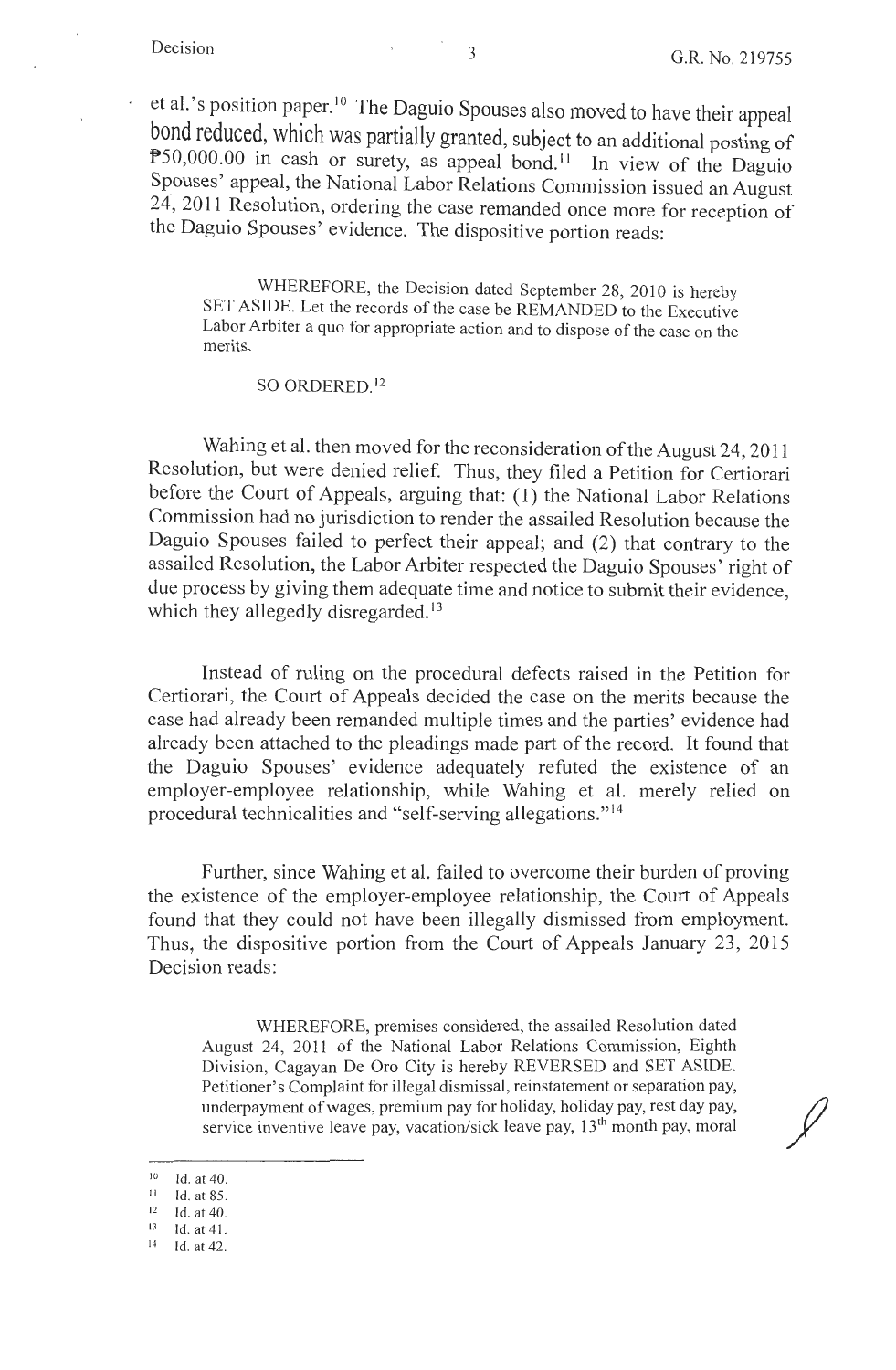and exemplary damages and attorney's fees is hereby DISMISSED for lack of basis.

SO ORDERED. <sup>15</sup>

Wahing et al. then moved for the reconsideration of the Court of Appeals' Decision but were again denied relief.<sup>16</sup>

Thus, Wahing et al. filed a Petition for Review on Certiorari before this Court, which argues that the Court of Appeals committed grave error when it ruled on the merits of the case despite these issues never being raised in their Petition for Certiorari.

Petitioners Wahing et al. contend that there was no basis to appreciate respondents Daguio Spouses' evidence since they repeatedly failed to submit their position paper before the Labor Arbiter despite numerous notices. Petitioners also assert that, in any event, the National Labor Relations Commission had no jurisdiction to remand the case again to the Labor Arbiter for reception of respondents' evidence because the latter failed to submit the required surety bond to perfect their appeal. Thus, petitioners conclude that the Labor Arbiter's decision finding for their illegal dismissal should have been deemed final. 17

On substantive matters, petitioners contest the Court of Appeals' finding that they failed to establish the existence of an employer-employee relationship with respondents. Petitioners cite their co-workers' supporting affidavits, which allegedly establish their employment relationship with respondents. Petitioners also contest the Court of Appeals' reliance on *Lirio v. Genovia*<sup>18</sup> in justifying the Court of Appeals' review of the facts establishing an employer-employee relationship. According to petitioners, their Petition for Certiorari before the Court of Appeals, unlike the petition in *Lirio,* never placed the existence of the employer-employee relationship in issue. Thus, it was improper for the Court of Appeals to rule on an issue which was never raised by the parties.<sup>19</sup>

In their Comment, respondents argued that the Court of Appeals properly resolved the case on the merits, because petitioners allegedly raised issues on: ( 1) the timeliness of respondents' appeal before the National Labor Relations Commission; (2) the propriety of resolving the issues without allowing respondents to present their evidence; and (3) petitioner's right to be paid "holiday pay, premium pay for holiday, rest day pay[,] and etc." anowing respondents to present their evidence, and (3) perfected stright to be<br>paid "holiday pay, premium pay for holiday, rest day pay[,] and etc."<br>Respondents also insist that the Court of Appeals' ruling on the merits

<sup>&</sup>lt;sup>15</sup> Id. at 44.<br><sup>16</sup> Id. at 47–48.

 $17$  Id. at 29.

<sup>&</sup>lt;sup>18</sup> 677 Phil. 134 (2011) [Per J. Peralta, Third Division].<br><sup>19</sup> *Pollo* pp. 30.32

<sup>19</sup> *Rollo,* pp. 30-32.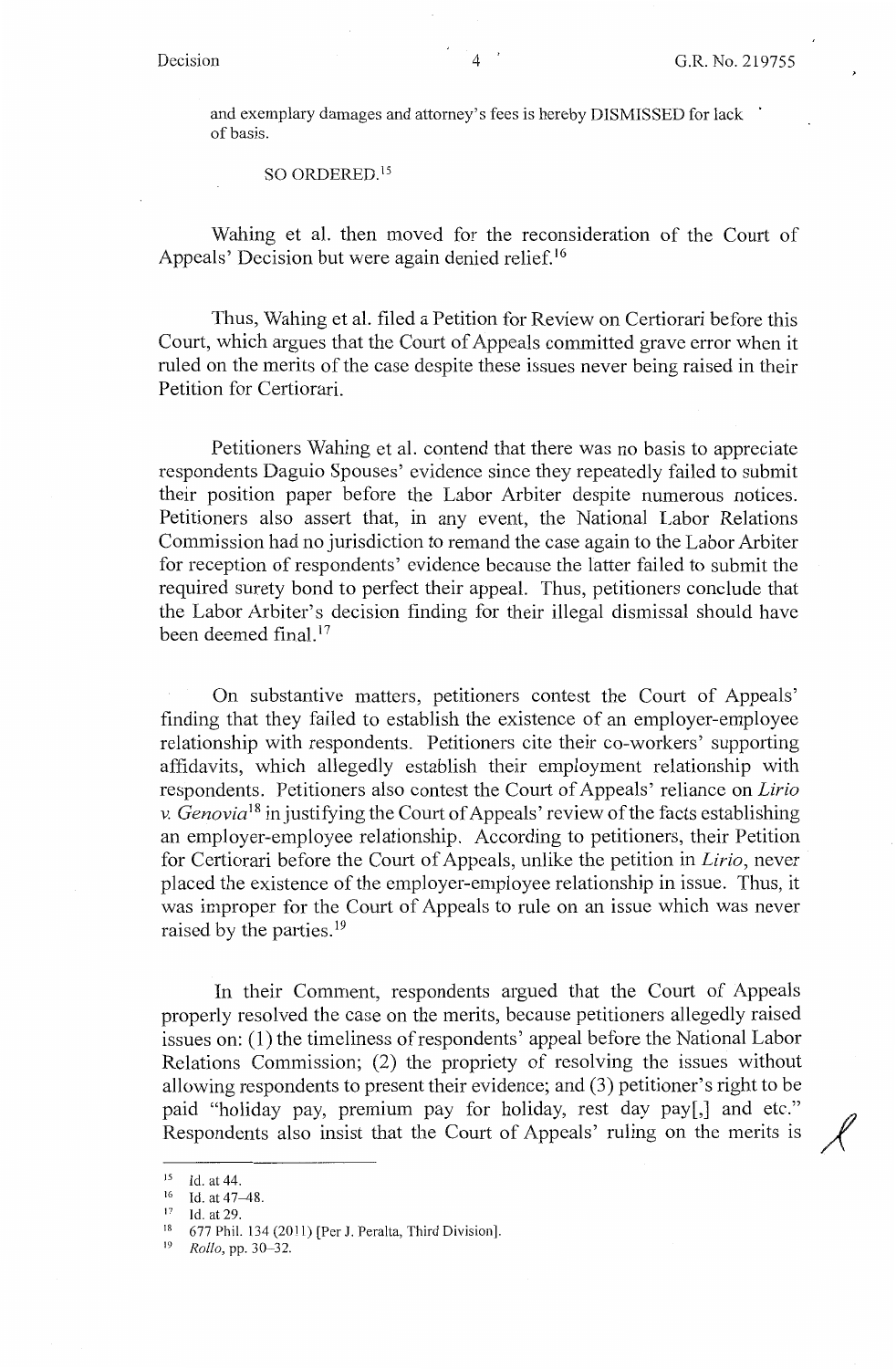.<br>مهر

consistent with the parties' right to speedy disposition of cases.20

On the timeliness of their appeal, respondents argue that they satisfied the requirement of bond posting when they complied with the order partially granting their Motion to Reduce Bond.21 Finally, in support of the Court of Appeals' reliance on *Lirio,* respondents argue that the Court of Appeals was well within its authority to "review the finding of facts of the NLRC and the evidence of the parties" in determining grave abuse of discretion.<sup>22</sup>

In their Reply, petitioners argued that respondents' motion to reduce their appeal bond failed to satisfy the legal standards for substantial compliance. Not only did respondents allegedly fail to post the required 10% of the monetary award appealed from, but they also failed to establish a meritorious ground for leniency in complying with procedural rules. According to petitioners, respondents falsely claimed that they were denied due process since they either failed or refused to submit their evidence and position paper despite due and repeated notice.<sup>23</sup> In any event, petitioners contend that *Lirio* does not apply to their case, and reiterate that it was improper for the Court of Appeals to rule on the merits of the case when the same were never raised in their Petition for Certiorari.<sup>24</sup>

The issue to be resolved by this Court is whether or not the Court of Appeals gravely erred in resolving issues which were not raised on appeal by the petitioners. Subsumed under this is the issue of whether or not petitioners were respondents' employees.

We grant the Petition.

While the Court of Appeals correctly delved into the case's merits, it erroneously ruled that the parties did not have an employer-employee relationship.

I

The Court of Appeals has the authority to review and decide the case on the merits, consistent with the principle of judicial economy and in avoidance of "dispensing piecemeal justice[.]"<sup>25</sup>

<sup>20</sup> Id.at73.

<sup>&</sup>lt;sup>21</sup> Id. at 74.<br><sup>22</sup> Id. at 73.

<sup>23</sup> Id. at 109-111. 24 Id. at 112-l 13. 25 *Catholic Bishop of Balanga v. Court of Appeals,* 332 Phil. 206, 217 (1996) [Per J. Hermosisima, Jr., First Division].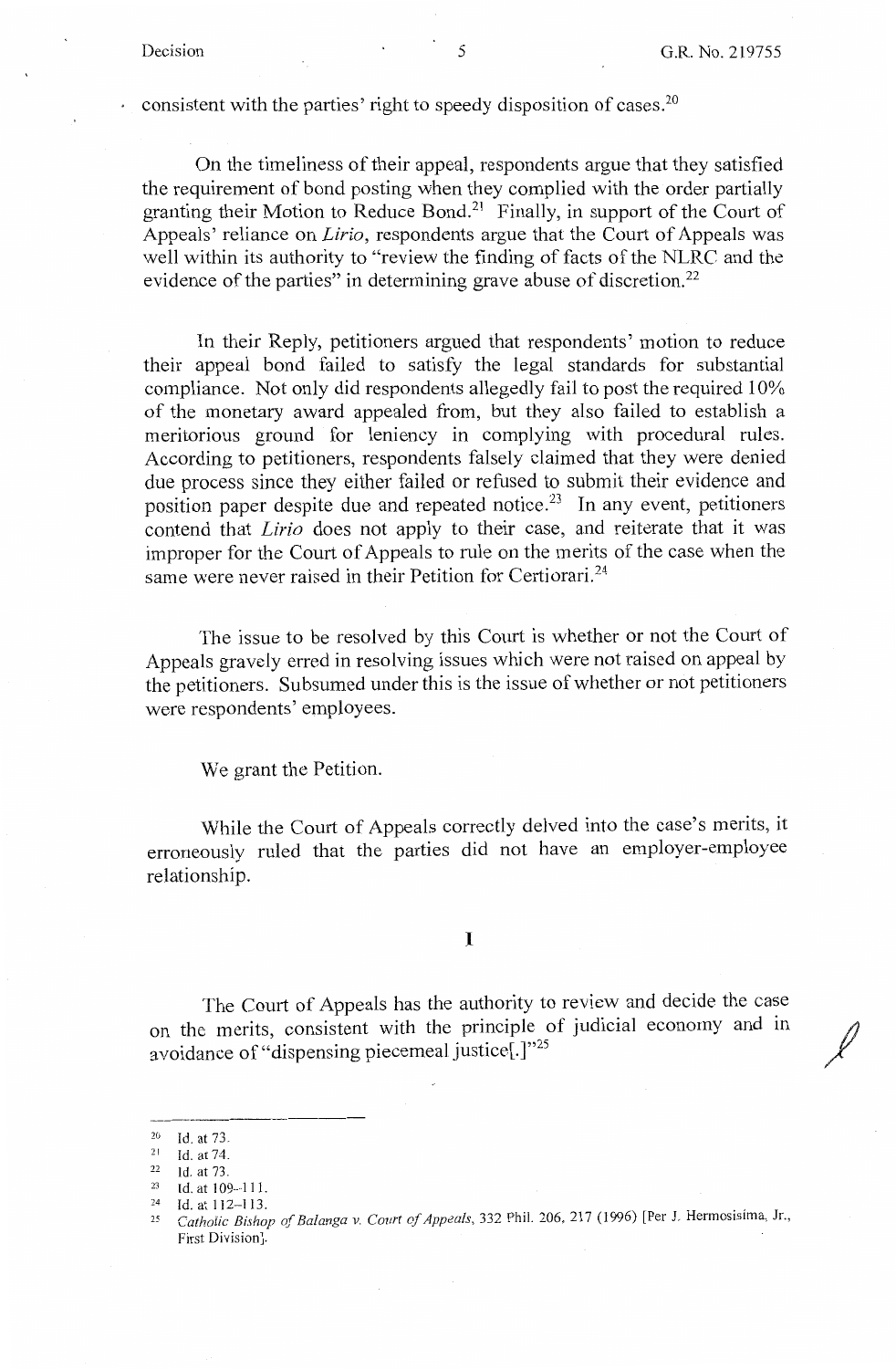*f* 

In *Heirs of Loyola v. Court of Appeals* , 26 the Court of Appeals decided a case on the merits even when the petition for certiorari that raised the case for review questioned only the propriety of the case's dismissal on procedural grounds. The petitioners in *Heirs of Loyola* argued that since substantive issues were never raised in their petition for certiorari, the Court of Appeals gravely abused its discretion in ruling on the same. Citing *Catholic Bishop of Balanga v. Court of Appeals* , <sup>27</sup>*Heirs of Loyola* discussed the scope of issues that the Court of Appeals may validly undertake on review:

*As a general rule, only matters assigned as errors in the appeal may be resolved.* Rule 51, Section 8 of the Rules of Court provides:

> SECTION 8. *Questions that May Be Decided.* - No error which does not affect the jurisdiction over the subject matter or the validity of the judgment appealed from or the proceedings therein will be considered unless stated in the assignment of errors, or closely related to or dependent on an assigned error and properly argued in the brief, save as the court may pass upon plain errors and clerical errors.

*This provision likewise states that the Court of Appeals may review errors that are not assigned but are closely related to or dependent on an assigned error.* The Court of Appeals is allowed discretion if it "finds that their consideration is necessary in arriving at a complete and just resolution of the case."

Jurisprudence has established several exceptions to this rule. These exceptions are enumerated in *Catholic Bishop of Balanga v. Court of Appeals:* 

> True, the appealing party is legally required to indicate in his brief an assignment of errors, and only those assigned shall be considered by the appellate court in deciding the case. However, equally settled in jurisprudence is the exception to this general rule.

> > " ... *Roscoe Pound states that 'according to Ulpian in Justinian's Digest, appeals are necessary to correct the unfairness or unskillfulness of whose who judge.['] Pound comments that 'the purpose of review is prevention quite as much as correction of mistakes. The possibility of review by another tribunal, especially a bench ofjudges*  ... *is an important check upon tribunals of first instance. It is a preventive of unfairness. It is also a stimulus to care and thoroughness as not to make mistakes.['] Pound adds that 'review involves matters of concern both to the parties to the case and to the public .* ... It is of public concern that full justice be done

<sup>26</sup> Heirs of Loyola v. Court of Appeals, 803 Phil. 143 (2017) [Per J. Leonen, Second Division].<br><sup>27</sup> *Catholic Bishop of Balanga v. Court of Appeals*, 332 Phil. 206 (1996) [Per J. Hermosisima, Jr., First Division].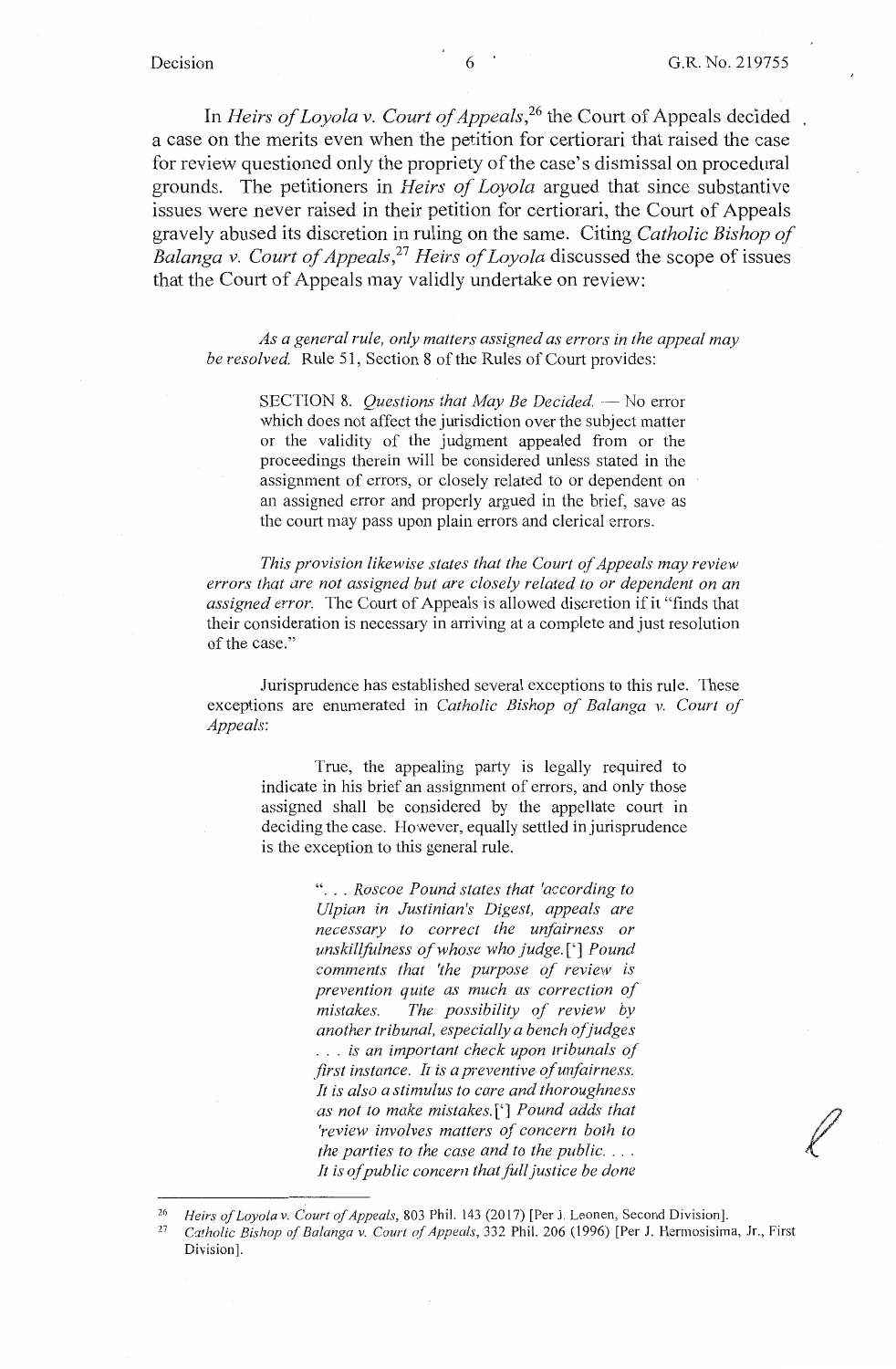*to [e ]very one.['] This judicial injunction would best be fulfilled and the interest of full justice would best be served* if *it should be maintained that* ... *appeal brings before the reviewing court the totality of the controversy resolved in the questioned judgment and order apart from the fact that such full-scale review by appeal is expressly granted as a matter of right and therefore of due process by the Rules of Court."* 

*Guided by the foregoing precepts, vve have ruled in a number of cases that the appellate court is accorded a broad discretionary power to waive the lack of proper assignment of errors and to consider errors not assigned.* It is clothed with ample authority to review rulings even if they are not assigned as errors in the appeal. Inasmuch as the Court of Appeals may consider grounds other than those touched upon in the decision of the trial court and uphold the same on the basis of such other grounds, the Court of Appeals may, with no less authority, reverse the decision of the trial court on the basis of grounds other than those raised as errors on appeal. We have applied this rule, as a matter of exception, in the following instances:

> (1) Grounds not assigned as errors but affecting jurisdiction over the subject matter; (2) Matters not assigned as errors on appeal but are evidently plain or clerical errors within contemplation of law;

> (3) *Matters not assigned as errors on appeal but consideration of which is necessary in arriving at a just decision and complete resolution of the case or to serve the interest of justice or to avoid dispensing piecemeal justice;*

( 4) *Matters not specifically assigned as errors on appeal but raised in the trial court and are matters of record having some bearing on the issue submitted which the parties failed to raise or which the lower court ignored;* 

( 5) Matters not assigned as errors on appeal but closely related to an error assigned; and ( 6) Matters not assigned as errors on appeal but upon which the determination of a question properly assigned, is dependent.

*Thus, the Court of Appeals has the discretion to consider the issue and address the matter where its ruling is necessary (a) to arrive at a just and complete resolution of the case;* (b) to serve the interest of justice; or (c) to avoid dispensing piecemeal justice. This is consistent with its authority to review the totality of the controversy brought on appeal.<sup>28</sup> (Emphasis in the original, citations omitted)

Heirs of Loyola v. Court of Appeals, 803 Phil. 143, 154-156 (2017) [Per J. Leonen, Second Division].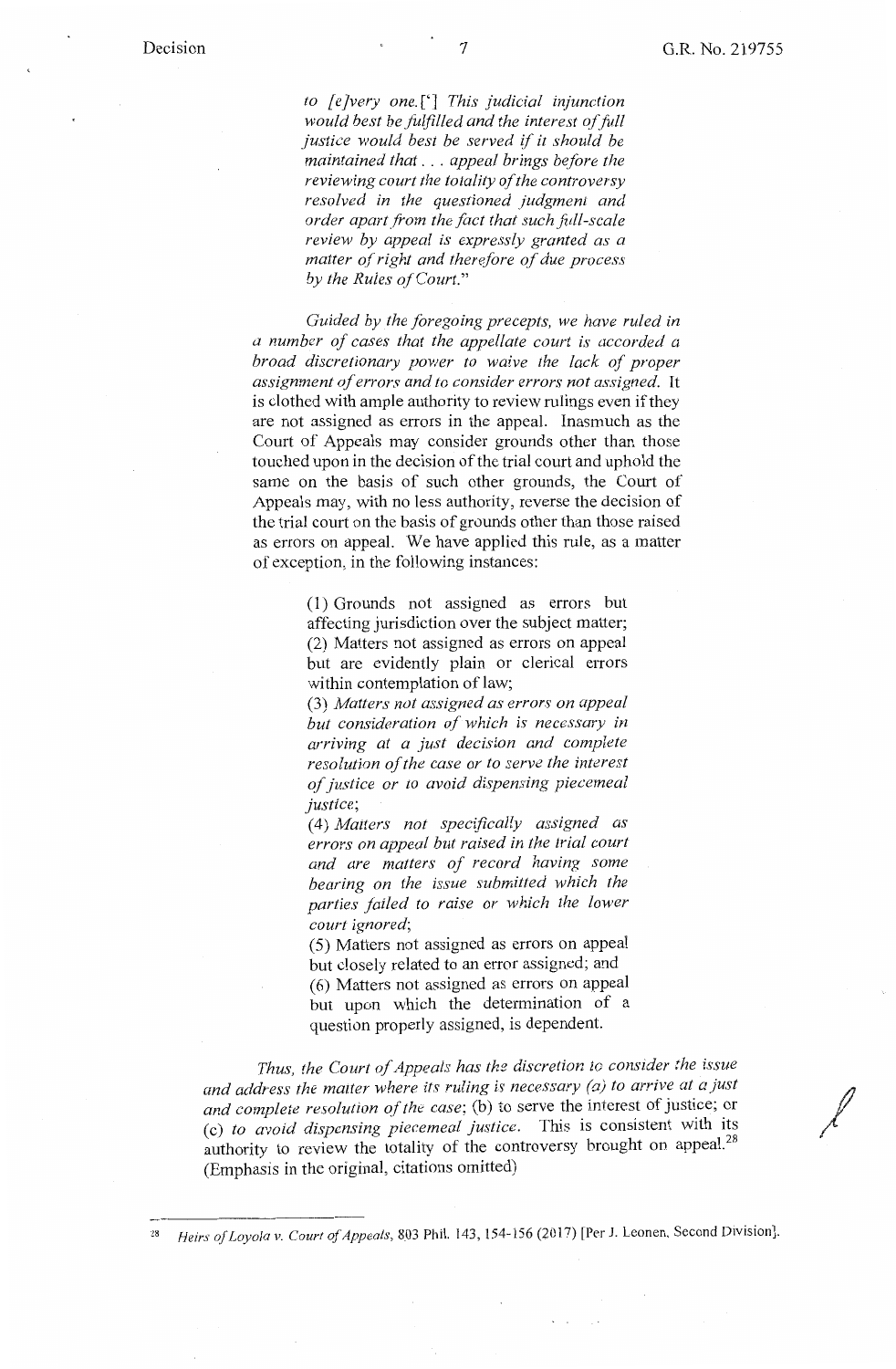Thus, while petitioners here are correct that the Court of Appeals should generally review only the issues raised in the parties' pleadings, the Court of Appeals may review the case "in its entire context" to ensure its effective resolution, and to ensure the least cost to the judiciary and to the party litigants.<sup>29</sup>

Petitioners insist that procedural defects in respondents' appeal before the National Labor Relations Commission, such as respondents' alleged failure to post the full appeal bond required by the rules, should have barred the case's remand for receipt of respondent's evidence. However, *Tres Reyes v. Maxim 's Tea House30* provides guidance on the extent to which procedural rules may determine outcomes before the labor tribunals:

In labor cases, rules of procedure should not be applied in a very *rigid and technical sense.* They are merely tools designed to facilitate the attainment of justice, and where their strict application would result in the frustration rather than promotion of substantial justice, technicalities must be avoided. *Technicalities should not be permitted to stand in the way of equitably and completely resolving the rights and obligations ofthe parties.*  Where the ends of substantial justice shall be better served, the application of technical rules of procedure may be relaxed.<sup>31</sup> (Emphasis supplied, citations omitted)

In view of the case's prolonged litigation, which stood to take even longer with the Commission's order of a second remand to the Labor Arbiter, the Court of Appeals properly took notice of both parties' evidence in order to resolve the case on the merits.

#### II

As to petitioners' contentions regarding the posting of an appeal bond, *Tres Reyes* also deems this requirement as a procedural matter that may be relaxed in pursuit of substantial justice.32 Further, *Turks Shawarma Company*  v. *Fajaron33* discusses when compliance with the appeal bond requirement may be given leniency:

"It is clear from both the Labor Code and the NLRC Rules of Procedure that there is legislative and administrative intent to strictly apply the appeal bond requirement, and the Court should give utmost regard to this intention." The posting of cash or surety bond is therefore mandatory and jurisdictional; failure to comply with this requirement renders the

32 Id.

<sup>&</sup>lt;sup>29</sup> Id. at 157.<br><sup>30</sup> 446 Phil. 389 (2003) [Per J. Quisimbing, Second Division].<br><sup>31</sup> Id. at 400.

 $^{31}$  Id. at 400.<br> $^{32}$  Id

<sup>33 803</sup> Phil. 315 (2017) [Per J. Del Castillo, First Division].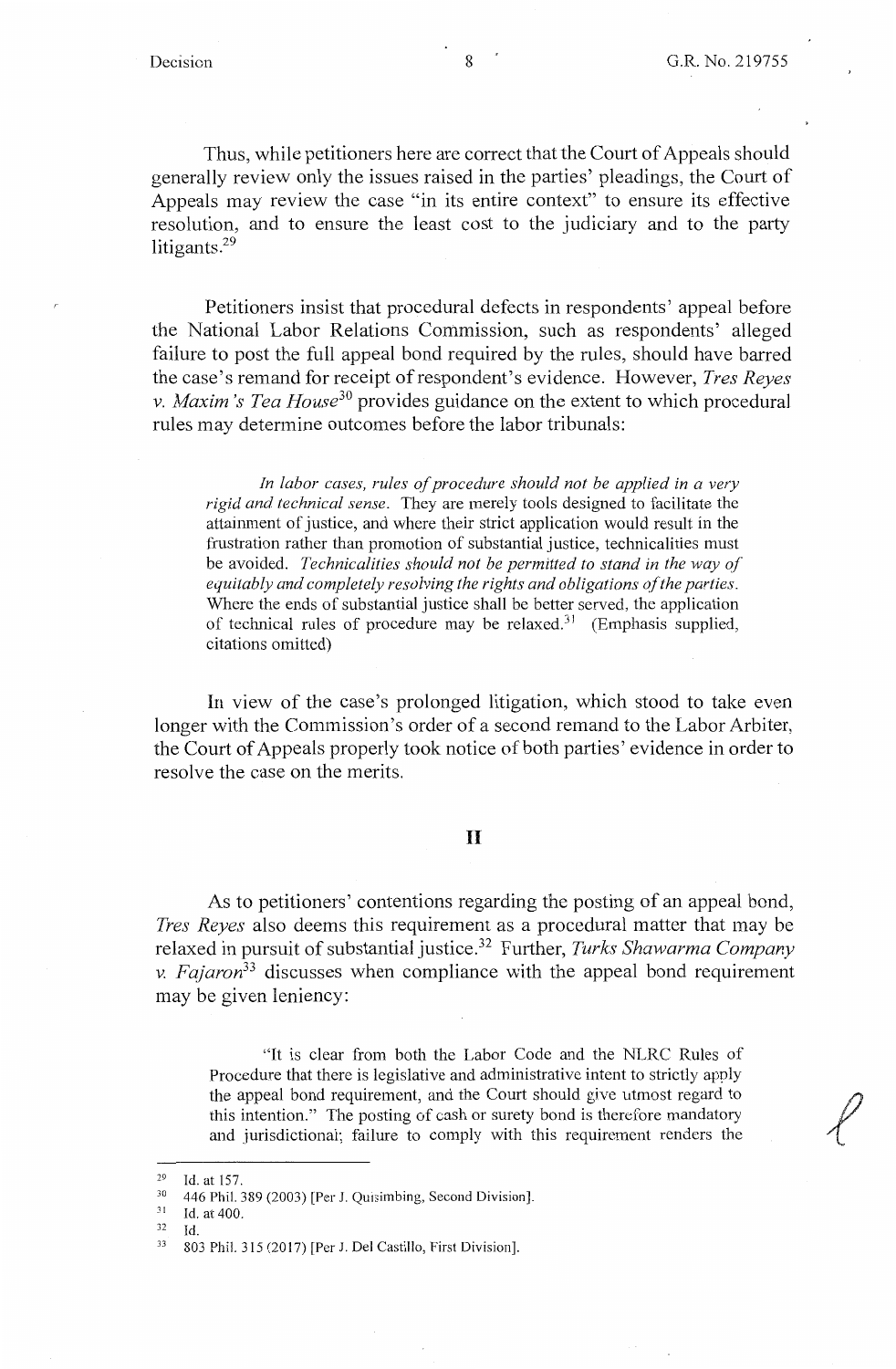decision of the Labor Arbiter final and executory. This indispensable requisite for the perfection of an appeal "is to assure the workers that if they finally prevail in the case[,] the monetary award will be given to them upon the dismissal of the employer's appeal [and] is further meant to discourage employers from using the appeal to delay or evade payment of their obligations to the employees."

However, the Court, in special and justified circumstances, has *relaxed the requirement of posting a supersedeas bond for the perfection of an appeal on technical considerations to give way to equity and justice.*  Thus, under Section 6 of Rule VI of the 2005 NLRC Revised Rules of Procedure, *the reduction of the appeal bond is allowed, subject to the following conditions: (1) the motion to reduce the bond shall be based on meritorious grounds; and (2) a reasonable amount in relation to the monetary award is posted by the appellant. Compliance with these two*  conditions will stop the running of the period to perfect an appeal.<sup>34</sup> (Emphasis supplied, citations omitted)

Petitioners themselves recognize that the National Labor Relations Commission granted respondents' Motion to Reduce Appeal Bond,<sup>35</sup> and that respondents "submitted their compliance ... by posting an additional bond of Php 50,000.00."36 We find no issue with respondents' compliance with the statutory requirement.

The Court of Appeals validly decided the issues based on the arguments and evidence provided by both parties, which is more consistent with "a just and complete resolution of the case[.]"37

#### III

Having resolved the propriety of the Court of Appeals' decision on the merits, this Court is now tasked with reviewing whether there was an employer-employee relationship between the parties. While this would entail a factual review, which is generally beyond the scope of a Rule 45 petition, the lower tribunals' conflicting prior findings on the existence of an employeremployee relationship gives basis for review.<sup>38</sup>

Contrary to the Court of Appeals' findings, respondents employed petitioners as farm workers and are, thus, subject to the rules governing an employer-employee relationship. *Consulta v. Court of Appeals*,<sup>39</sup> citing *Viaña v. Al-Lagadan*,<sup>40</sup> discusses the four-fold test for determining the existence of function the employer-employee relationship:

<sup>34</sup> Id. at 324-325. 35 *Rollo,p.* 19,par.33. 36 Id., par. 35.

<sup>&</sup>lt;sup>37</sup> Heirs of Loyola v. Court of Appeals, 803 Phil. 143, 156 (2017) [Per J. Leonen, Second Division].<br><sup>38</sup> Pascual v. Burgos, 776 Phil. 167, 182–183 (2016) [Per J. Leonen, Second Division].<br><sup>39</sup> 493 Phil. 842 (2005) [Per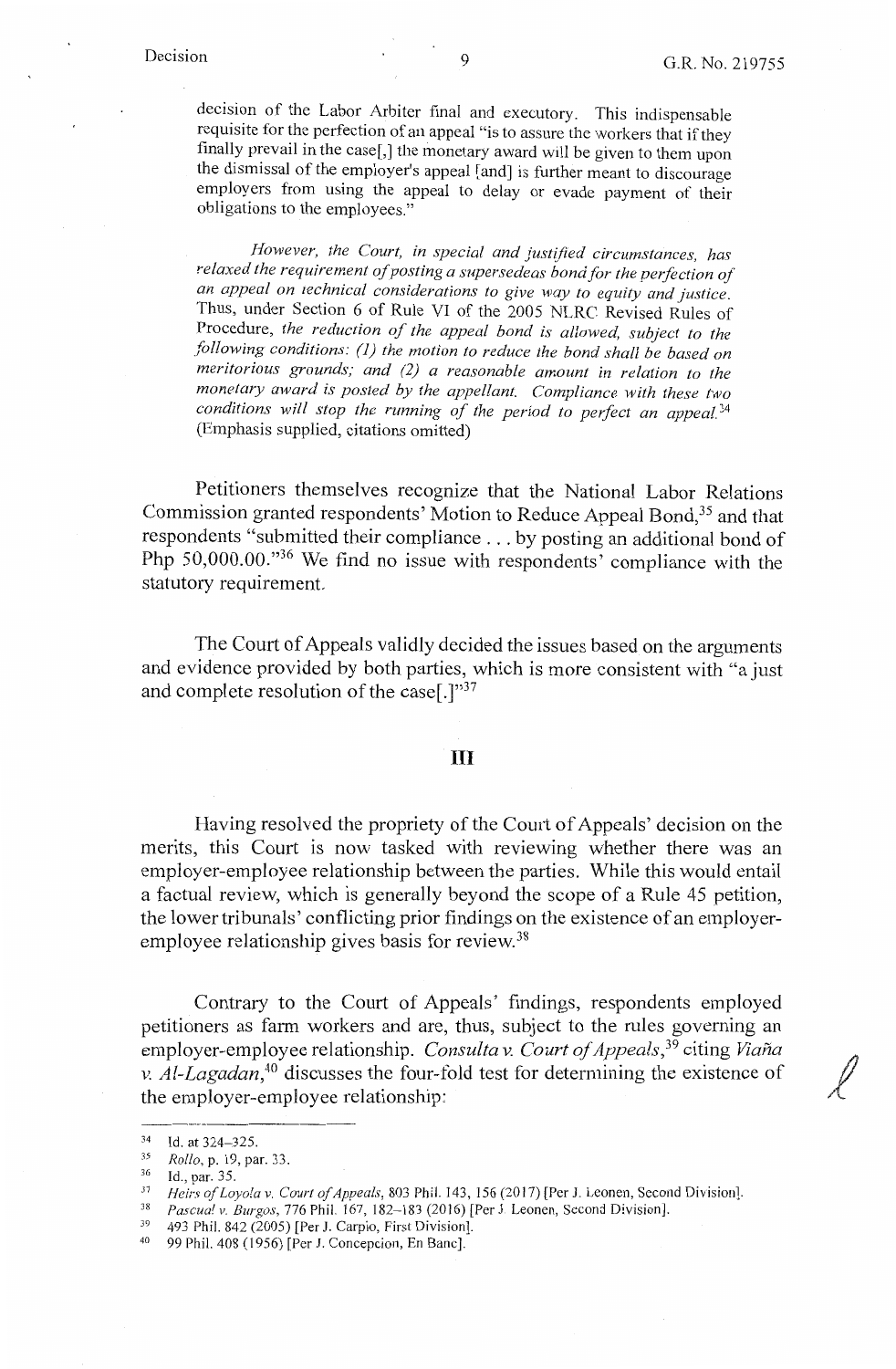In *Viana v. Al-Lagadan,* the Court first laid down the four-fold test to determine the existence of an employer-employee relationship. The four elements of an employer-employee relationship, which have since been adopted in subsequent jurisprudence, are (1) the power to hire; (2) the payment of wages; (3) the power to dismiss; and (4) the power to control. *The power to control is the most important of the four elements.*<sup>41</sup> (Emphasis supplied, citations omitted)

Respondents consistently argued before the labor tribunals that petitioners were not their employees because the latter "only share[d] in the proceeds"42 of rubber sales from their tapping activities instead of earning wages. Respondents also deny exercising control over the means and methods of petitioners' work as rubber tappers. *De Los Reyes v. Espineli43* discusses that such a relationship may be classified as agricultural tenancy instead of agricultural employment:

We are here primarily interested in *the basic differences between a farm employer-farm worker relationship and an agricultural sharehold tenancy relationship.* Both, of course, are leases, but there the similarity ends. *In the former, the lease is one of labor, with the agricultural laborer as the lessor of his services, and the farm employer as the lessee thereof. In the latter, it is the landowner who is the lessor, and the sharehold tenant is the lessee of agricultural land.* As lessee he has possession of the leased premises. But the relationship is more than a mere lease. It is a special kind of lease, the law referring to it as a "joint undertaking." For this reason, not only the tenancy laws are applicable, but also, in a suppletory way, the law on leases, the customs of the place and the civil code provisions on partnership. The share tenant works for that joint venture. *The agricultural*  laborer works for the farm employer, and for his labor he receives a salary *or wage, regardless of whether the employer makes a profit. On the other hand, the share tenant participates in the agricultural produce. His share is necessarily dependent on the amount of the harvest.*<sup>44</sup> (Emphasis supplied, citations omitted)

*De Los Reyes* then teaches that the existence of agricultural employment may be determined by the same four elements of: "(l) the selection and engagement of the employee;  $(2)$  the payment of wages;  $(3)$  the power of dismissal; and (4) the employer's power to control the employee's conduct. " 45 Thus, *De Los Reyes* examined the following circumstances in determining the existence of an employment relationship:

*Since the relationship betvveen farm employer and agricultural laborer is that of employer and employee, the decisive factor is the control exercised by the former over the latter. On the other hand, the landholder* 

4

<sup>4</sup> <sup>i</sup>*Consu!ta v. Court of Appeals,* 493 Phil. 842, 847 (2005) [Per J. Carpio, First Division).

<sup>&</sup>lt;sup>42</sup> *Rollo, p. 42.*<br><sup>43</sup> 141 Phil. 247 (1969) [Per J. Castro, En Banc].<br><sup>44</sup> Id. at 255--256.<br><sup>45</sup> *De Los Reves v. Espineli,* 141 Phil. 247, 254 (1969) [Per J. Castrc, En Banc].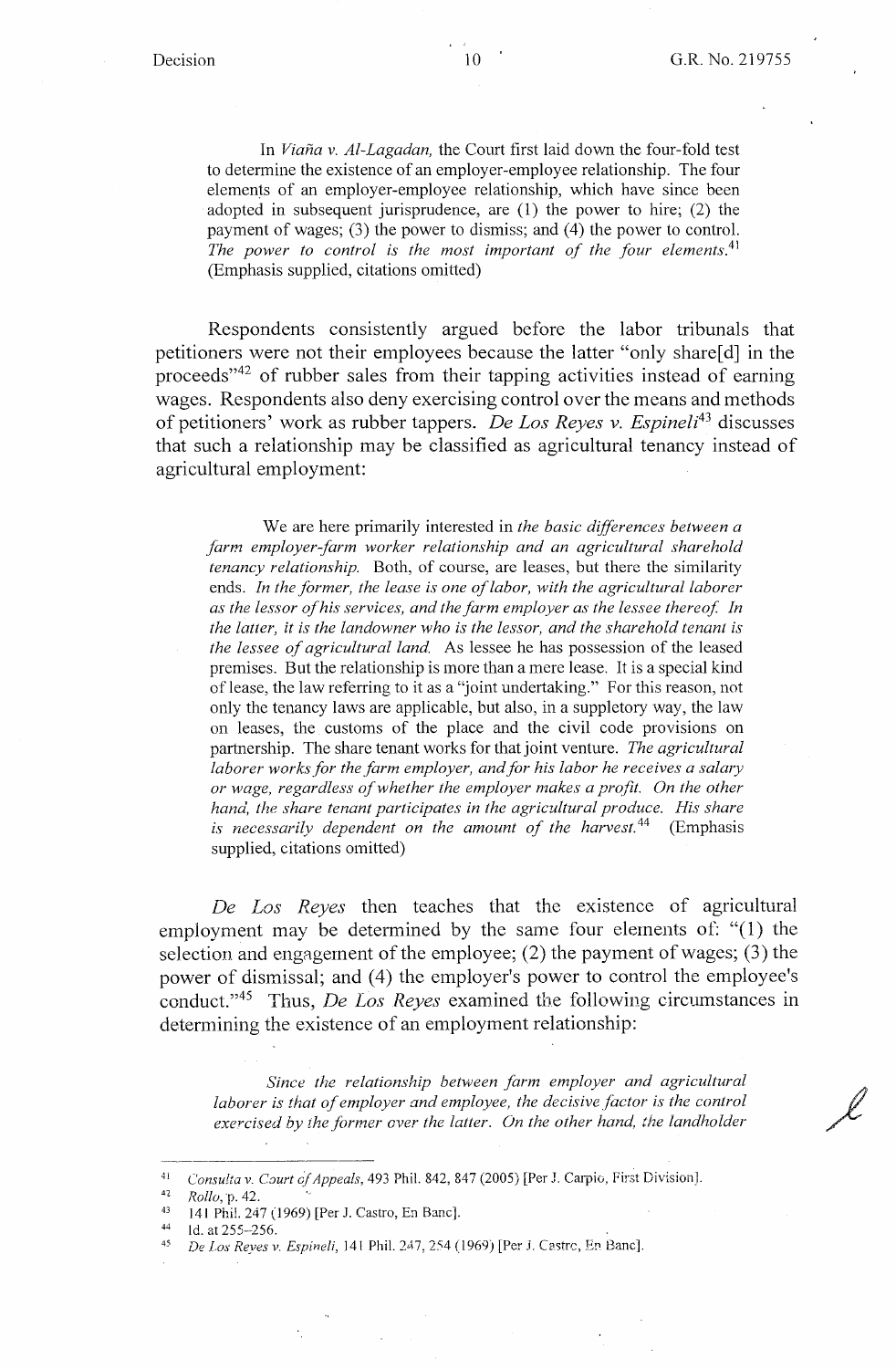*has the "right to require the tenant to follow those proven farm practices*  which have been found to contribute towards increased agricultural *production and to use fertilizer of the kind or kinds shown by proven farm practices to be adapted to the requirements of the land* " This is but the right of a partner to protect his interest, not the control exercised by an employer. Iflandholder and tenant disagree as to farm practices, the former may not dismiss the latter. It is the court that shall settle the conflict according to the best interests of both parties.

The record is devoid of evidentiary support for the notion that the respondents are farm laborers. *They do not observe set hours of work. The petitioner has not laid down regulations under which they are supposed to do their work.* The argument tendered is that they are guards. However, it does not appear that they are under obligation to report for duty to the petitioner or his agent. *They do not work in shifts. Nor has the petitioner prescribed the manner by which the respondents were and are to perform their duties as guards. We do not find here that degree of control and supervision evincive of an employer-employee relationship.46* (Emphasis supplied, citations omitted)

Both parties submitted testimonial evidence in support of their respective positions on the existence of the employer-employee relationship. Petitioners submitted testimonies from their co-workers detailing: (1) their daily wages for their required hours of work; (2) respondents' constant supervision of their workers during work hours; and (3) the possibility of dismissal from work for failing to serve three consecutive work days.<sup>47</sup> On the other hand, respondents submitted the testimonies of their "former caretaker," a local rubber merchant, and several local government officials, who all testified that petitioners "only share[d] in the proceeds" of rubber sales and were not engaged as agricultural employees.<sup>48</sup>

From the foregoing, there is sufficient corroborating testimony to support petitioners' claim that they served as employees on respondents' rubber plantation. Testimonies from petitioners' colleagues, who were similarly asked to leave the plantation,<sup>49</sup> illustrate that they: (1) were required to work at set hours per day; (2) were paid a set rate per day of work; (3) worked under the respondents' constant supervision; and (4) could be dismissed for violating the work standards set by respondents.

As to the element of control, rubber tapping does not lend itself to the usual standard of assessing an employer's control over the "means and methods" of an employee's work. As discussed in the Court of Appeals Decision, petitioners' work only required the collection of "rubber lumps from */}*  the 'bagol' or small containers attached to the trunk" and their placement in another container. 50 The activity may be better assessed for employer control

- 
- 
- 

<sup>46</sup> Id. at 256-257.<br>
<sup>47</sup> *Rollo*, p. 25.<br>
<sup>48</sup> Id. at 42.<br>
<sup>49</sup> Id. at 25.<br>
<sup>50</sup> Id. at 44.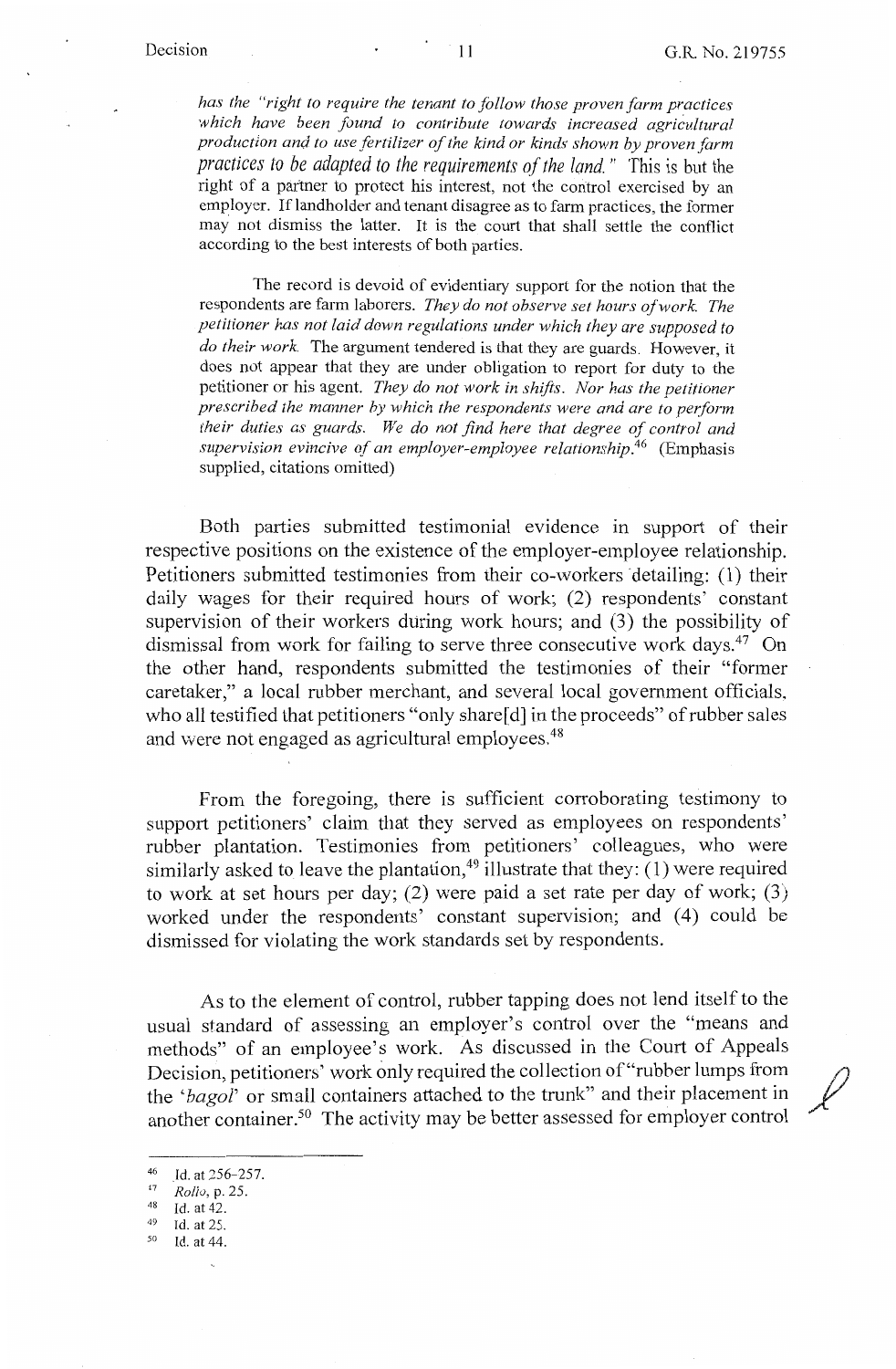through an alternative test, as provided by *Francisco v. National Labor Relations Commission*<sup>51</sup> :

*There are instances when, aside from the employer's power to control the employee with respect to the means and methods by which the work is to be accomplished, economic realities of the employment relations help provide a comprehensive analysis of the true classification of the individual, whether as employee, independent contractor, corporate officer or some other capacity.* 

The better approach would therefore be to adopt a *two-tiered test involving: (1) the putative employer's power to control the employee with respect to the means and methods by which the work is to be accomplished: and (2) the underlying economic realities of the activity or relationship.* 

*This two-tiered test would provide us with a framework of analysis, which would take into consideration the totality of circumstances surrounding the true nature of the relationship between the parties.* This is especially appropriate in this case where there is no written agreement or terms of reference to base the relationship on; and due to the complexity of the relationship based on the various positions and responsibilities given to the worker over the period of the latter's employment.<sup>52</sup> (Emphasis supplied)

The "economic reality" test discussed in *Francisco* requires proof of the "the totality of economic circumstances of the worker[,]"<sup>53</sup> in order to determine the existence of an employer-employee relationship:

Thus, the determination of the relationship between employer and employee depends upon the circumstances of the whole economic activity, such as: (1) the extent to which the services performed are an integral part *of the employer's business,· (2) the extent of the worker's investment in equipment and facilities; (3) the nature and degree of control exercised by the employer; (4) the worker's opportunity for profit and loss; (5) the amount of initiative, skill, judgment or foresight required for the success of the claimed independent enterprise; (6) the permanency and duration of the relationship between the worker and the employer; and (7) the degree of dependency of the worker upon the employer for his continued employment in that line o\_f business.* 

*The proper standard o\_f economic dependence is whether the worker is dependent on the alleged employer for his continued employment in that line of business.* In the United States, the touchstone of economic reality in analyzing possible employment relationships for purposes of the Federal Labor Standards Act is dependency. By analogy, the benchmark of *economic reality in analyzing possible employment relationships for purposes of the Labor Code ought to be the economic dependence of the worker on his employer.*<sup>54</sup> (Emphasis supplied, citations omitted)

<sup>51 532</sup> Phil. 399 (2006) [Per J. Ynares-Santiago, First Division].<br>
52 Id. at 407–408.<br>
53 Id. at 408.<br>
54 Id. at 408–409.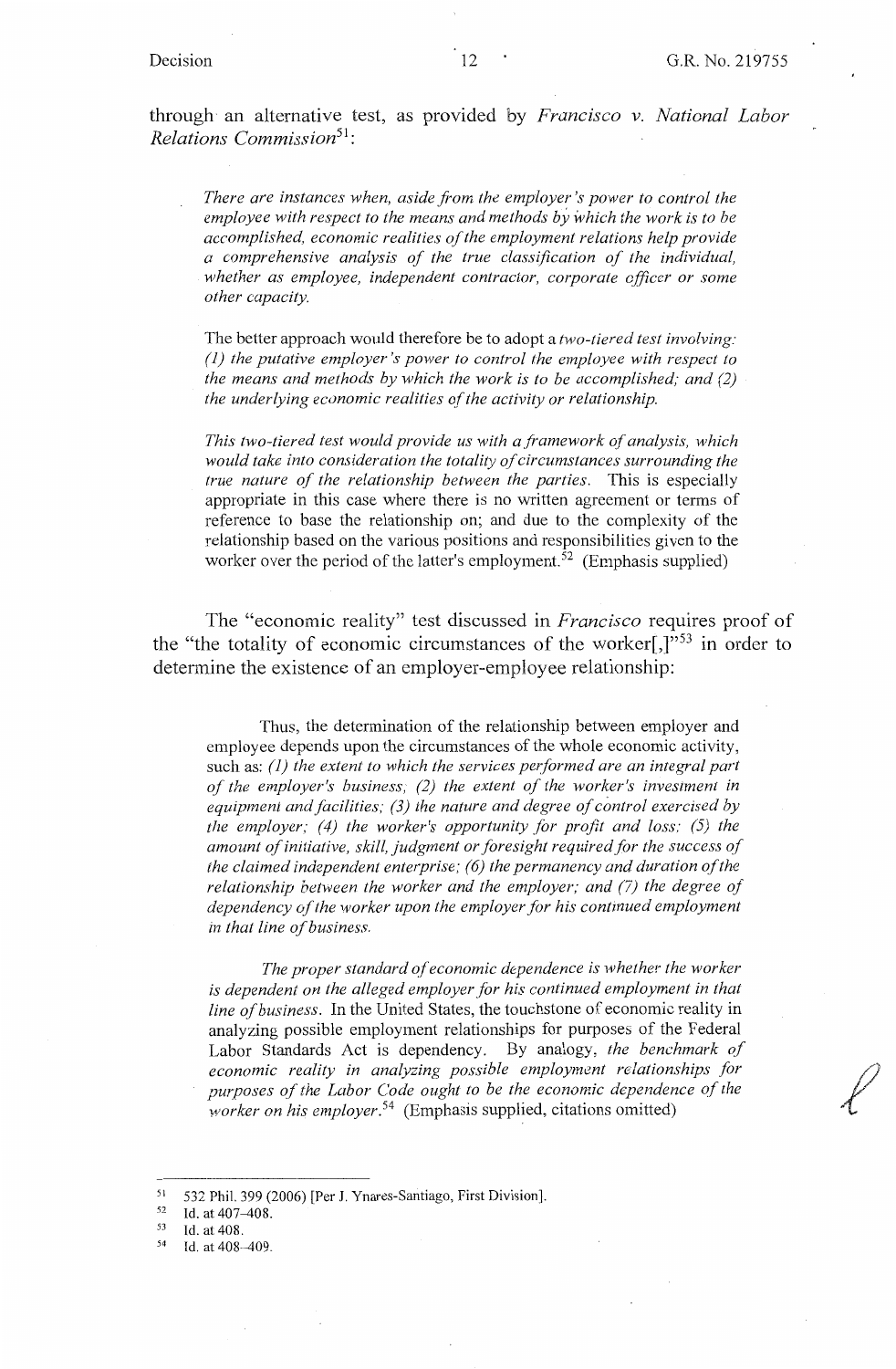Here, the testimonies submitted by petitioners establish the totality of economic circumstances required by *Francisco's* economic reality test. Petitioners perform services integral to respondents' business of running a rubber plantation. While there was no proof on record of petitioners' investment in their own work tools and facilities, the simplicity of the physical labor involved in their work renders this element inconclusive.

Likewise, the lack of proof of other plantations willing to employ petitioners cannot discount the proof presented that: (1) respondents exercised control over petitioners by constantly supervising them during their required work hours; (2) petitioners had no opportunity to exercise initiative or control their own profit or loss from their work, as they were paid a set daily wage; and (3) petitioners could be dismissed for repeatedly violating their required daily work engagements.

The foregoing circumstances, when applied to the two-tier test in *Francisco,* show that respondents exercised control over petitioners' hours, means, and methods of work. Petitioners were also shown to be economically dependent upon respondents for their livelihood. Thus, there exists an dependent upon respondents for their livelihood. employer-employee relationship between the parties.

In any event, both parties offered the same type of evidence in support of their respective claims. Respondents' controverting testimonial evidence, sourced from a "former caretaker"<sup>55</sup> and several local government officials, is of equal weight with petitioners' evidence, at best. When the evidence between employer and laborer are of equal weight, the scales must tip in favor of labor, consi\_stent with *Philippine National Bank v. Bulatao<sup>56</sup> :* 

Moreover, jurisprudence states that "[w]hen the evidence of the employer and the employee are in equipoise, doubts are resolved in favor of labor. This is in line with the policy of the State to afford greater protection to labor."57 (Citation omitted)

Affording protection to labor and construing doubt in favor of the laborer are not only statutorily required under the Labor Code,<sup>58</sup> but are also consistent with the "social justice suppositions underlying labor laws[.]"<sup>59</sup>:

Our laws on labor, foremost of which is the Labor Code, are pieces ofsocial legislation. They have been adopted pursuant to the constitutional recognition of "labor as a primary social economic force" and to the

 $\sim 10^{-4}$  m

- *57* Id.
- <sup>58</sup> LABOR CODE, art. 4.

 $\sim$  .

09 *Rivera v. Genesis Transport Service, Inc.,* 765 Phil. 544 (2015) [Per J. Leonen, Second Division].

<sup>&</sup>lt;sup>55</sup> Rolle, p. 42.<br><sup>56</sup> G.R. No. 200972, December 11, 2019, State of the state of the term of the bookshelt/showdocs/1/65954> [Per J. Hernando, Second Division]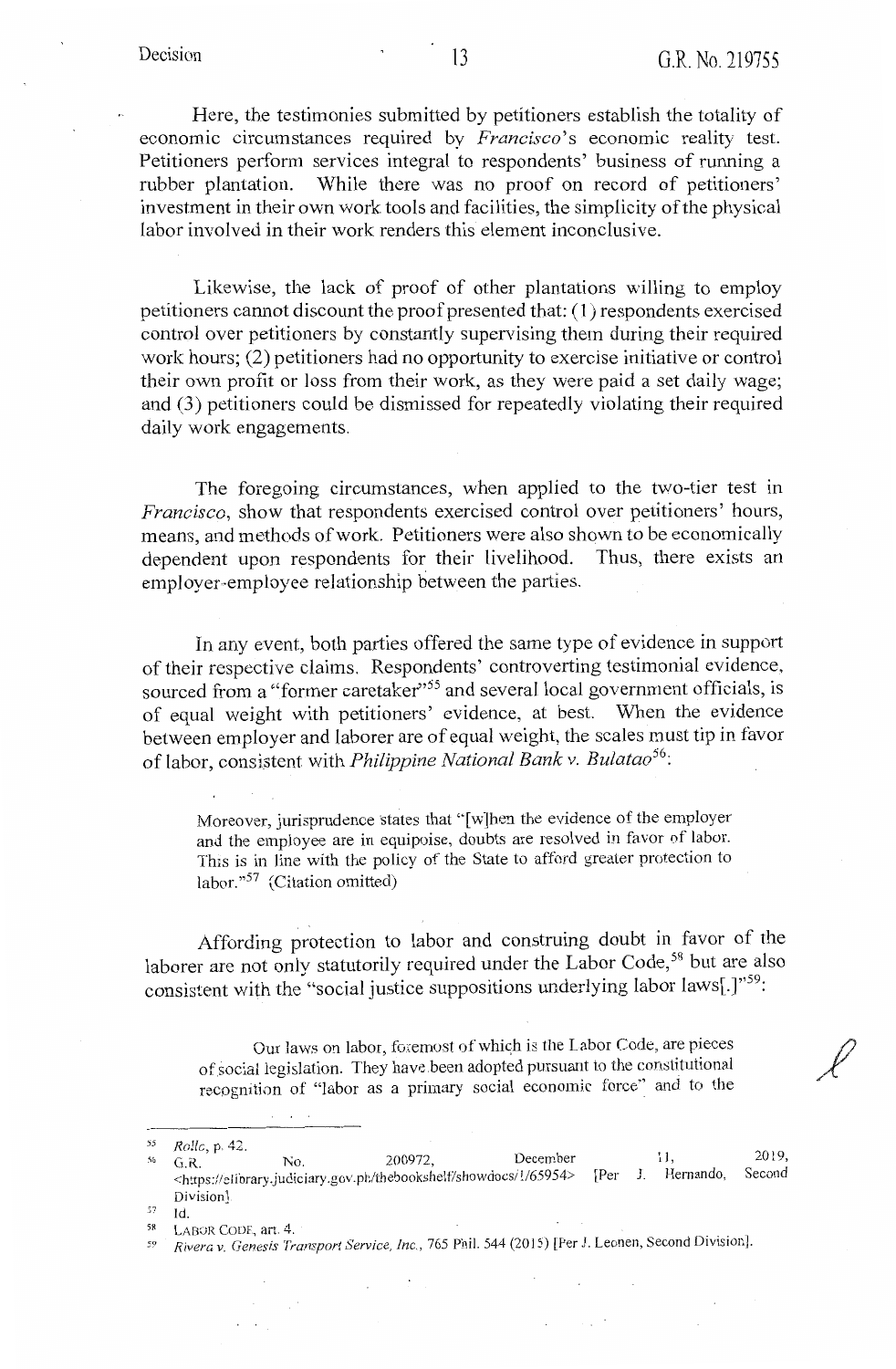./

constitutional mandates for the state to "protect the rights of workers and promote their welfare" and for Congress to "give highest priority to the enactment of measures that protect and enhance the right of all the people to human dignity, [and] reduce social, economic, and political inequalities."

They are means for effecting social justice, i.e., the "humanization of laws and the equalization of social and economic forces by the State so that justice in the rational and objectively secular conception may at least be approximated."

Article XIII, Section 3 of the 1987 Constitution guarantees the right of workers to security of tenure. "One's employment, profession, trade or calling is a "property right," of which a worker may be deprived only upon compliance with due process requirements:

It is the policy of the state to assure the right of workers to "security of tenure" (Article XIII, Sec. 3 of the New Constitution, Section 9, Article II of the 1973 Constitution). The guarantee is an act of social justice. When a person has no property, his job may possibly be his only possession or means of livelihood. Therefore, he should be protected against any arbitrary deprivation of his job. Article 280 of the Labor Code has construed security of tenure as meaning that "the employer shall not tenninate the services of an employee except for a just cause or when authorized by" the code. Dismissal is not justified for being arbitrary where the workers were denied due process and a clear denial of due process, or constitutional right must be safeguarded against at all times.

Conformably, liberal construction of Labor Code provisions in favor of workers is stipulated by Article 4 of the Labor Code:

> Art. 4. Construction in favor of labor. AU doubts in the implementation and interpretation of the provisions of this Code, including its implementing rules and regulations, shall be resolved in favor of labor.<sup>60</sup> (Citations omitted)

Social justice requires consideration for labor due to their disadvantaged position. The Court of Appeals should not have placed such an onerous evidentiary burden on petitioners given the evidence already on record. Both parties submitted competing testimonial evidence, giving sufficient basis to apply the principle of equipoise and rule in favor of labor.

In view of the employer-employee relationship. between the parties, respondents illegally terminated petitioners' employment by ordering them to stop their work without just or authorized cause. Petitioners are entitled to reinstatement, and the payment of back wages and labor standards benefits from the time of their dismissal from employment until the finality of this

Rivera v. Genesis Transport Service, Inc., 765 Phil. 544 (2015) [Per J. Leonen, Second Division].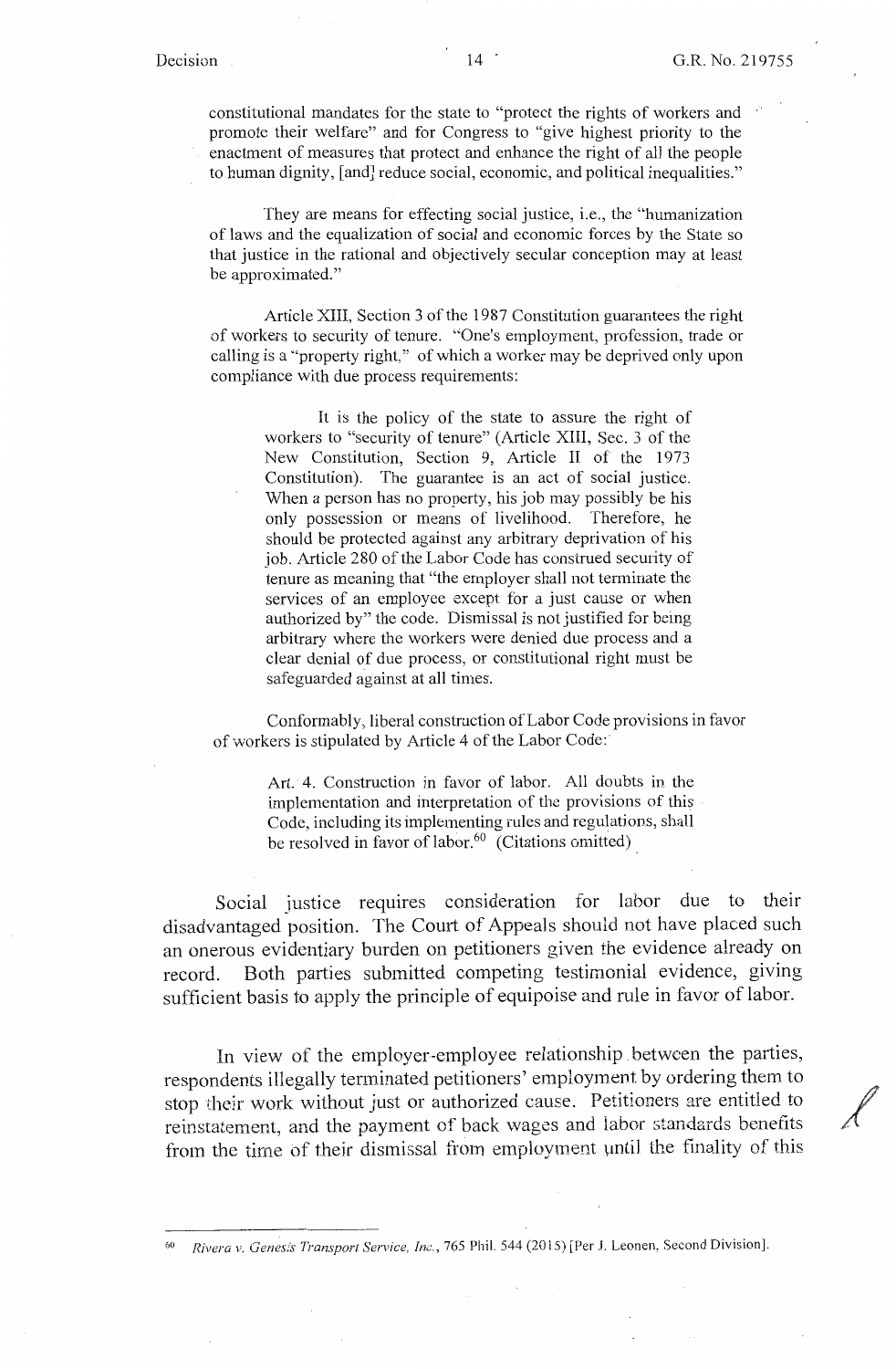Decision.<sup>61</sup> Should reinstatement be impossible or impractical due to strained relations between the parties,<sup>62</sup> respondents shall pay petitioners separation pay. Attorney's fees of ten percent (10%) of the total monetary award are warranted in view of the litigation costs incurred by Petitioners as a result of their illegal dismissal. However, there is no basis for an award of moral or exemplary damages as there is no proof of malice, fraud or bad faith in respondents' actions.63

**WHEREFORE,** the Petition for Review on Certiorari is **GRANTED.**  The Court of Appeals' January 23, 2015 Decision, and its July 7, 2015 Resolution, are hereby **REVERSED** and **SET ASIDE.** 

The September 28, 2010 Decision of the Labor Arbiter finding the existence of the employer-employee relationship and petitioners' illegal dismissal, and awarding back wages and other benefits is hereby **REINSTATED,** subject to the possibility of reinstatement in lieu of separation pay. Petitioners are likewise entitled to Attorney's Fees at the rate of ten percent ( 10%) of the entire monetary award.

#### **SO ORDERED.**

MARVIC M.V.F. LEONEN

Associate Justice

WE CONCUR:

AMY C. LAZARO-JAVIER Associate Justice

Associate Just

**JHOSE** Associate Justice

<sup>1•1</sup> *Huhi/la v. HSY Marketinx* Ltd. , *Co,* G.R. No. 207354, January I 0, 20 18 <https://elibrary.judiciary.gov.ph/thebookshelf/showdocs/1/63843> [Per J. Leonen, Third Division].

<sup>1,2</sup> *Kingsize Manufacturing Corp. v. National Labor Relations Commission,* 303 Phil. 367 ( 1994) [Per J. Mendoza, Second Division].

<sup>6</sup>J *Rivera v. Genesis Transport Service, Inc.,* 765 Phil. 544 (2015) [Per J. Leonen, Second Division].